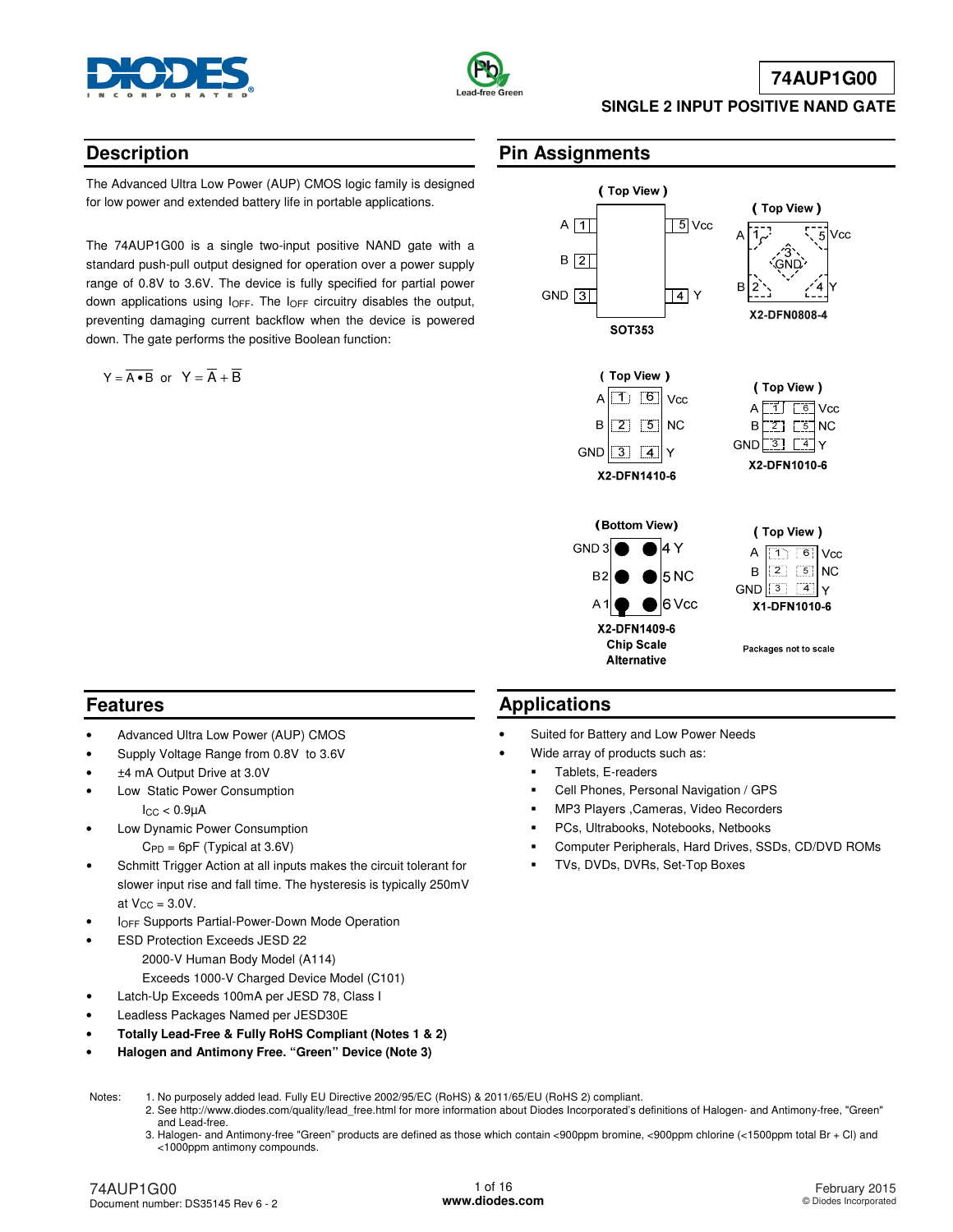

### **Ordering Information**



| <b>Device</b>          | Package         | Package                                | Package                                                       |                   | 7" Tape and Reel          |
|------------------------|-----------------|----------------------------------------|---------------------------------------------------------------|-------------------|---------------------------|
|                        | Code            | (Notes 4 & 5)                          | <b>Size</b>                                                   | Quantity          | <b>Part Number Suffix</b> |
| 74AUP1G00SE-7          | <b>SE</b>       | SOT353                                 | $2.0$ mm x $2.0$ mm x $1.1$ mm<br>0.65 mm lead pitch          | 3,000/Tape & Reel | -7                        |
| <b>I74AUP1G00FS3-7</b> | FS <sub>3</sub> | X2-DFN0808-4                           | $0.8$ mm x $0.8$ mm x $0.35$ mm<br>0.5 mm pad pitch (diamond) | 5,000/Tape & Reel | -7                        |
| 74AUP1G00FW5-7         | FW <sub>5</sub> | X1-DFN1010-6                           | $1.0$ mm x $1.0$ mm x $0.5$ mm<br>0.35 mm pad pitch           | 5,000/Tape & Reel | -7                        |
| I74AUP1G00FW4-7        | FW4             | X2-DFN1010-6                           | $1.0$ mm $\times$ 1.0mm $\times$ 0.4mm<br>0.35 mm pad pitch   | 5,000/Tape & Reel | -7                        |
| 74AUP1G00FX4-7         | FX4             | X2-DFN1409-6<br>Chip Scale Alternative | $1.4$ mm x 0.9mm x 0.4mm<br>0.5 mm pad pitch                  | 5,000/Tape & Reel | -7                        |
| <b>IZ4AUP1G00FZ4-7</b> | FZ4             | X2-DFN1410-6                           | $1.4$ mm x $1.0$ mm x $0.4$ mm<br>0.5 mm pad pitch            | 5,000/Tape & Reel | -7                        |

Notes: 4. Pad layout as shown on Diodes Inc. suggested pad layout document AP02001, which can be found on our website at

[http://www.diodes.com/datasheets/ap02001.pdf.](http://www.diodes.com/datasheets/ap02001.pdf) 

5. The taping orientation is located on our website at [http://www.diodes.com/datasheets/ap02007.pdf.](http://www.diodes.com/datasheets/ap02007.pdf) 

### **Pin Descriptions**

| <b>Pin Name</b> | <b>Function</b>       |
|-----------------|-----------------------|
|                 | Data Input            |
| R               | Data Input            |
| <b>GND</b>      | Ground                |
|                 | Data Output           |
| Vcc.            | <b>Supply Voltage</b> |

### **Logic Diagram**



### **Function Table**

| Inputs |  |  |  |  |  |  |
|--------|--|--|--|--|--|--|
|        |  |  |  |  |  |  |
|        |  |  |  |  |  |  |
|        |  |  |  |  |  |  |
|        |  |  |  |  |  |  |
|        |  |  |  |  |  |  |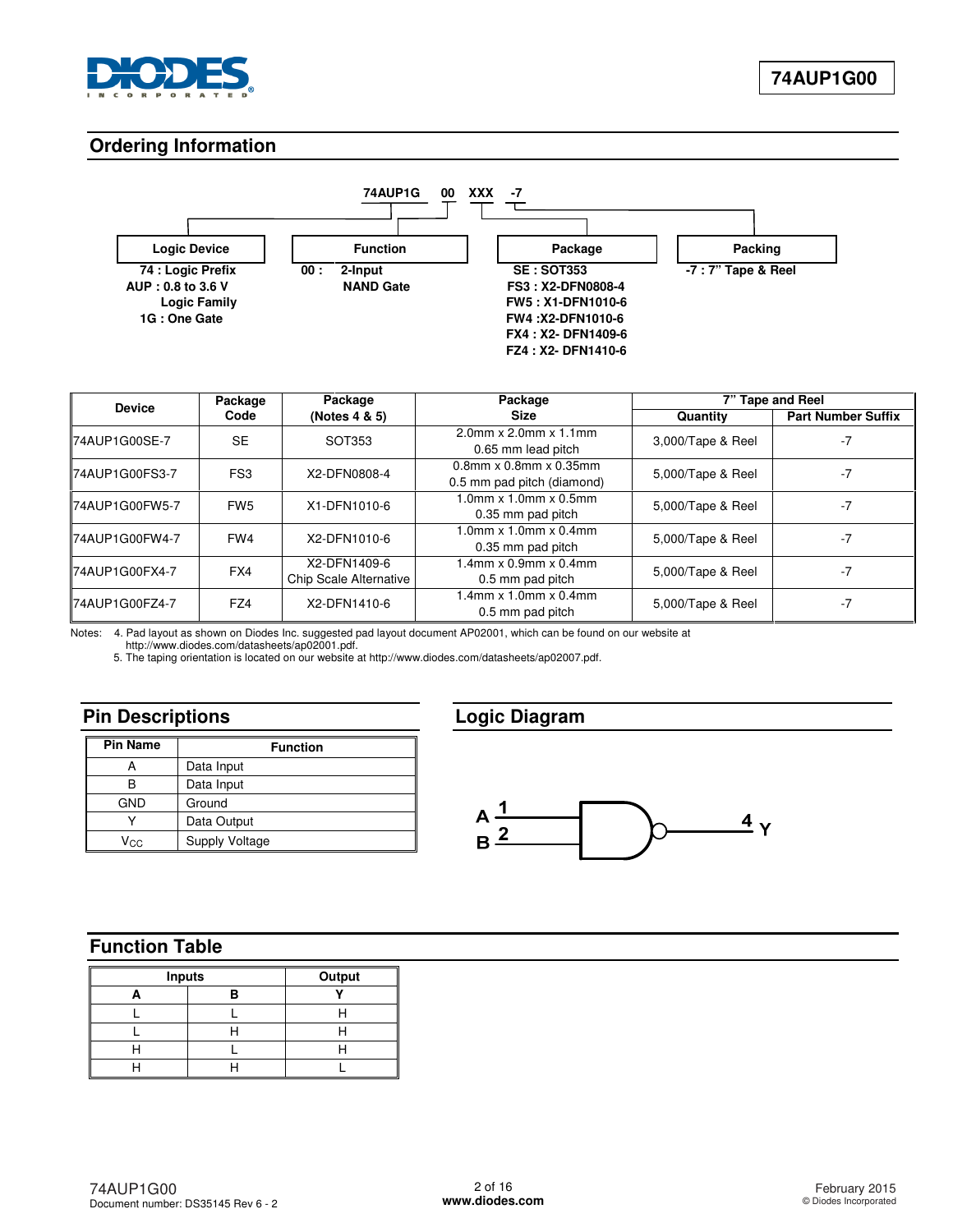

# **Absolute Maximum Ratings** (Notes 6 & 7) (@TA = +25°C, unless otherwise specified.)

| Symbol                    | <b>Description</b>                              | Rating                  | <b>Unit</b> |
|---------------------------|-------------------------------------------------|-------------------------|-------------|
| ESD HBM                   | Human Body Model ESD Protection                 | 2                       | kV          |
| ESD CDM                   | <b>Charged Device Model ESD Protection</b>      |                         | kV          |
| $V_{\rm CC}$              | Supply Voltage Range                            | $-0.5$ to $+4.6$        | v           |
| Vı                        | Input Voltage Range                             | $-0.5$ to $+4.6$        | V           |
| $V_{\alpha}$              | Voltage Applied to Output in High or Low State  | $-0.5$ to $V_{CC}$ +0.5 | v           |
| Ιıκ                       | Input Clamp Current $V_1 < 0$                   | 50                      | mA          |
| <b>I</b> <sub>OK</sub>    | Output Clamp Current ( $VO < 0$ )               | 50                      | mA          |
| Ιo                        | Continuous Output Current ( $VO = 0$ to $VCC$ ) | ±20                     | mA          |
| <b>I</b> cc               | Continuous Current Through V <sub>CC</sub>      | 50                      | mA          |
| <b>I</b> GND              | Continuous Current Through GND                  | -50                     | mA          |
| TJ.                       | Operating Junction Temperature                  | $-40$ to $+150$         | °C          |
| $\mathsf{T}_{\text{STG}}$ | Storage Temperature                             | $-65$ to $+150$         | °C          |

Notes: 6. Stresses beyond the absolute maximum may result in immediate failure or reduced reliability. These are stress values and device operation should be within recommend values.

 7. Forcing the maximum allowed voltage could cause a condition exceeding the maximum current or conversely forcing the maximum current could cause a condition exceeding the maximum voltage. The ratings of both current and voltage must be maintained within the controlled range.

# **Recommended Operating Conditions** (Note 8) (@TA = +25°C, unless otherwise specified.)

| Symbol         |                                       | Parameter               | Min   | Max            | Unit   |  |
|----------------|---------------------------------------|-------------------------|-------|----------------|--------|--|
| $V_{\rm CC}$   | <b>Operating Voltage</b>              |                         | 0.8   | 3.6            | $\vee$ |  |
| V <sub>1</sub> | Input Voltage                         |                         | 0     | 3.6            | $\vee$ |  |
| $V_{\rm O}$    | Output Voltage                        |                         | 0     | $V_{\rm CC}$   | $\vee$ |  |
|                |                                       | $V_{CC} = 0.8V$         |       | $-20$          | μA     |  |
|                |                                       | $V_{CC} = 1.1V$         |       | $-1.1$         |        |  |
|                |                                       | $V_{CC} = 1.4V$         |       | $-1.7$         |        |  |
| $I_{OH}$       | High-Level Output Current             | $V_{CC} = 1.65V$        |       | $-1.9$         | mA     |  |
|                |                                       | $V_{CC} = 2.3V$         |       | $-3.1$         |        |  |
|                |                                       | $V_{CC} = 3.0V$         |       | $-4$           |        |  |
|                |                                       | $V_{\text{CC}} = 0.8V$  |       | 20             | μA     |  |
|                |                                       | $V_{CC} = 1.1V$         |       | 1.1            |        |  |
|                |                                       | $V_{CC} = 1.4V$         |       | 1.7            |        |  |
| $I_{OL}$       | Low-Level Output Current              | $V_{CC} = 1.65V$        |       | 1.9            | mA     |  |
|                |                                       | $V_{CC} = 2.3V$         |       | 3.1            |        |  |
|                |                                       | $V_{CC} = 3.0V$         |       | $\overline{4}$ |        |  |
| Δt/ΔV          | Input Transition Rise or Fall Rate    | $V_{CC} = 0.8V$ to 3.6V |       | 200            | ns/V   |  |
| TA             | <b>Operating Free-Air Temperature</b> |                         | $-40$ | 125            | °C     |  |

Note:  $8.$  Unused inputs should be held at  $V_{CC}$  or Ground.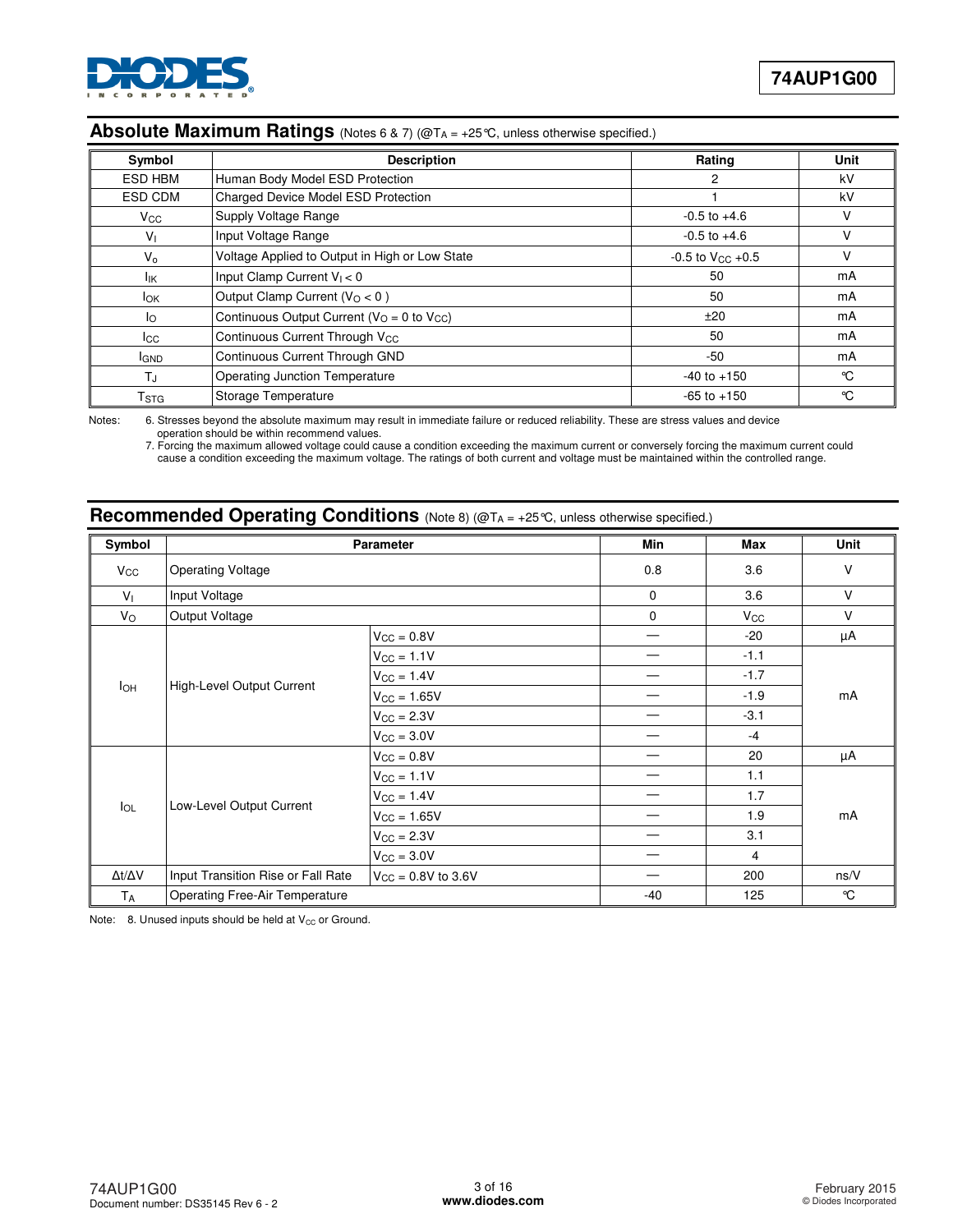

# **Electrical Characteristics** (@T<sub>A</sub> = +25°C, unless otherwise specified.)

| Symbol                | <b>Parameter</b>                    | <b>Test Conditions</b>                                                                 |                | $T_A = +25$ °C           |                          | $T_A = -40$ °C to $+85$ °C     |                          | <b>Unit</b> |  |
|-----------------------|-------------------------------------|----------------------------------------------------------------------------------------|----------------|--------------------------|--------------------------|--------------------------------|--------------------------|-------------|--|
|                       |                                     |                                                                                        | Vcc            | Min                      | <b>Max</b>               | Min                            | <b>Max</b>               |             |  |
|                       |                                     |                                                                                        | 0.8V to 1.65V  | $0.80 \times V_{CC}$     | $\qquad \qquad -$        | $0.80 \times V_{CC}$           |                          |             |  |
| V <sub>IH</sub>       | High-Level Input                    |                                                                                        | 1.65V to 1.95V | $0.65 \times V_{CC}$     | $\overline{\phantom{0}}$ | $0.65 \times V_{CC}$           |                          | V           |  |
|                       | Voltage                             |                                                                                        | 2.3V to 2.7V   | 1.6                      |                          | 1.6                            |                          |             |  |
|                       |                                     |                                                                                        | 3.0V to 3.6V   | 2.0                      |                          | 2.0                            |                          |             |  |
|                       |                                     |                                                                                        | 0.8V to 1.65V  |                          | $0.30 \times V_{CC}$     | $\equiv$                       | $0.30 \times V_{CC}$     |             |  |
| $V_{IL}$              | Low-Level Input                     |                                                                                        | 1.65V to 1.95V | $\equiv$                 | $0.35 \times V_{CC}$     | $\qquad \qquad \longleftarrow$ | $0.35 \times V_{CC}$     | $\vee$      |  |
|                       | Voltage                             |                                                                                        | 2.3V to 2.7V   |                          | 0.7                      |                                | 0.7                      |             |  |
|                       |                                     |                                                                                        | 3.0V to 3.6V   |                          | 0.9                      | $\overline{\phantom{0}}$       | 0.9                      |             |  |
|                       |                                     | $I_{OH} = -20\mu A$                                                                    | 0.8V to 3.6V   | $V_{CC}$ - 0.1           | $\qquad \qquad -$        | $V_{CC}$ - 0.1                 | $\equiv$                 |             |  |
|                       |                                     | $I_{OH} = -1.1mA$                                                                      | 1.1V           | $0.75 \times V_{CC}$     | $\qquad \qquad -$        | $0.7 \times V_{CC}$            | $\overline{\phantom{0}}$ |             |  |
|                       |                                     | $I_{OH} = -1.7mA$                                                                      | 1.4V           | 1.11                     | $\equiv$                 | 1.03                           |                          |             |  |
|                       | High-Level Output                   | $I_{OH} = -1.9mA$                                                                      | 1.65V          | 1.32                     |                          | 1.3                            | —                        | V           |  |
| <b>V<sub>OH</sub></b> | Voltage                             | $I_{OH} = -2.3mA$                                                                      | 2.3V           | 2.05                     | $\equiv$                 | 1.97                           |                          |             |  |
|                       |                                     | $I_{OH} = -3.1mA$                                                                      |                | 1.9                      |                          | 1.85                           |                          |             |  |
|                       |                                     | $I_{OH} = -2.7mA$                                                                      |                | 2.72                     | $\overline{\phantom{0}}$ | 2.67                           | —                        |             |  |
|                       |                                     | $I_{OH} = -4mA$                                                                        | 3V             | 2.6                      | $=$                      | 2.55                           | $\overline{\phantom{0}}$ |             |  |
|                       |                                     | $I_{OL} = 20 \mu A$                                                                    | 0.8V to 3.6V   |                          | 0.1                      |                                | 0.1                      |             |  |
|                       |                                     | $I_{OL} = 1.1mA$                                                                       | 1.1V           | $\overline{\phantom{0}}$ | $0.3 \times V_{CC}$      | $\qquad \qquad \longleftarrow$ | $0.3 \times V_{CC}$      |             |  |
|                       |                                     | $I_{OL} = 1.7mA$                                                                       | 1.4V           |                          | 0.31                     | $\equiv$                       | 0.37                     |             |  |
|                       | Low-Level Output                    | $I_{OL} = 1.9mA$                                                                       | 1.65V          |                          | 0.31                     |                                | 0.35                     |             |  |
| $V_{OL}$              | Voltage                             | $I_{OL} = 2.3mA$                                                                       |                |                          | 0.31                     |                                | 0.33                     | V           |  |
|                       |                                     | $I_{OL} = 3.1mA$                                                                       | 2.3V           | —                        | 0.44                     |                                | 0.45                     |             |  |
|                       |                                     | $I_{OL} = 2.7mA$                                                                       |                | $\overline{\phantom{0}}$ | 0.31                     | $\qquad \qquad \longleftarrow$ | 0.33                     |             |  |
|                       |                                     | $I_{OL} = 4mA$                                                                         | 3V             | $\overline{\phantom{0}}$ | 0.44                     | $\qquad \qquad \longleftarrow$ | 0.45                     |             |  |
| h.                    | Input Current                       | A or B Input<br>$V_1$ = GND to 3.6V                                                    | 0 to 3.6V      |                          | ± 0.1                    |                                | ± 0.5                    | μA          |  |
| $I_{\text{OFF}}$      | Power Down<br>Leakage Current       | $V_1$ or $V_0 = 0V$ to 3.6V                                                            | $\mathbf 0$    | $=$                      | 0.2                      | $\equiv$                       | 0.6                      | μA          |  |
| $\Delta I$ OFF        | Delta Power Down<br>Leakage Current | $V_1$ or $V_0 = 0V$ to 3.6V                                                            | 0 V to 0.2V    |                          | 0.2                      |                                | 0.6                      | μA          |  |
| $_{\rm lcc}$          | <b>Supply Current</b>               | $V_1 =$ GND or $V_{CC}$ , $I_Q = 0$                                                    | 0.8 V to 3.6V  | $\equiv$                 | 0.5                      |                                | 0.9                      | μA          |  |
| $\Delta$ Icc          | <b>Additional Supply</b><br>Current | One Input at V <sub>CC</sub> -0.6V<br>Other Inputs at V <sub>CC</sub> or<br><b>GND</b> | 3.3V           |                          | 40                       |                                | 50                       | μA          |  |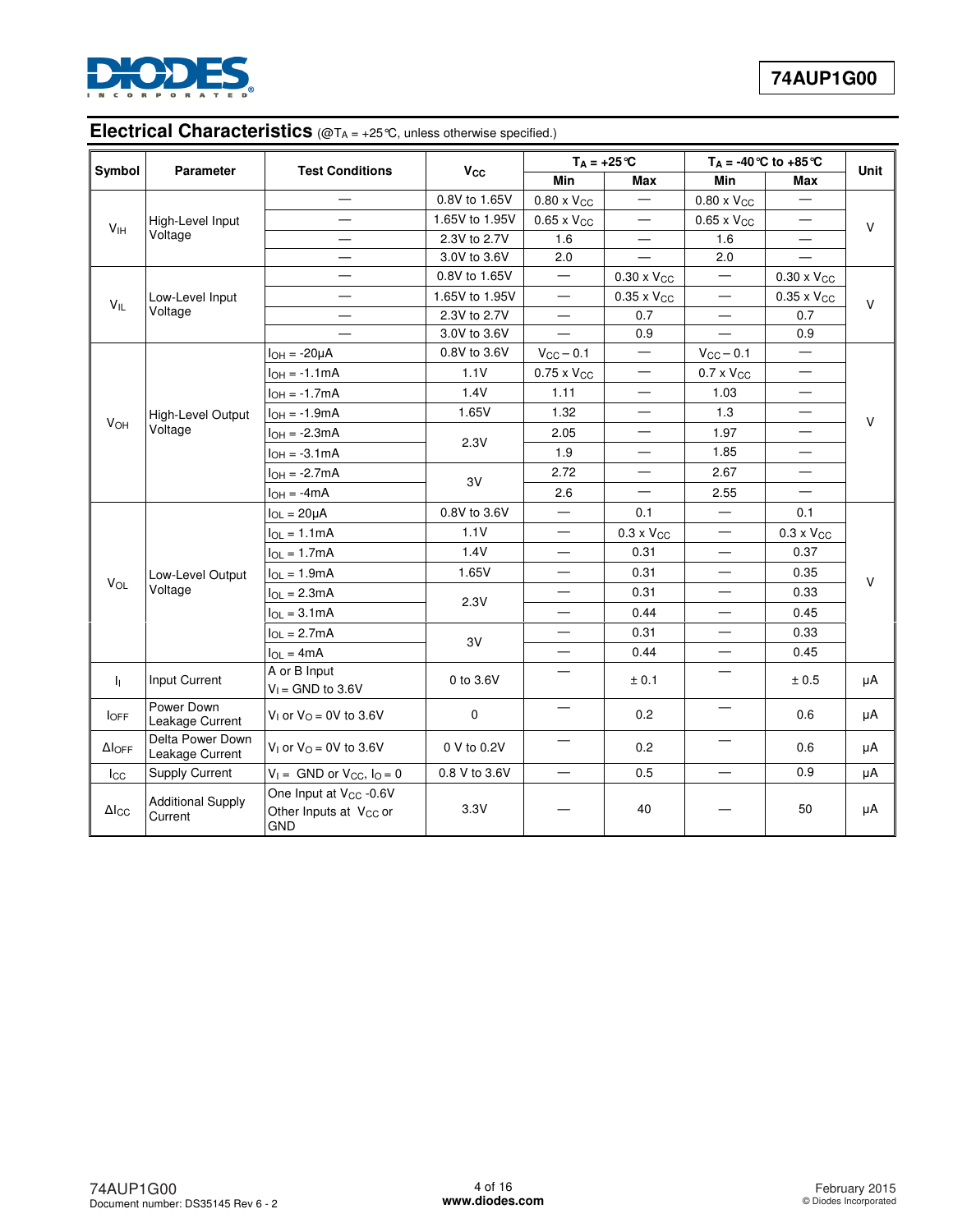

# **Electrical Characteristics** (continued) (@T<sub>A</sub> = +25°C, unless otherwise specified.)

| Symbol                | Parameter                                              | <b>Test Conditions</b>                                                    |                       |                          | $T_A = -40$ °C to $+125$ °C    | <b>Unit</b> |  |
|-----------------------|--------------------------------------------------------|---------------------------------------------------------------------------|-----------------------|--------------------------|--------------------------------|-------------|--|
|                       |                                                        |                                                                           | <b>V<sub>cc</sub></b> | <b>Min</b>               | Max                            |             |  |
|                       |                                                        |                                                                           | 0.8V to 1.65V         | $0.80 \times V_{CC}$     |                                |             |  |
| V <sub>IH</sub>       | High-Level Input Voltage                               |                                                                           | 1.65V to 1.95V        | $0.70 \times V_{CC}$     |                                | $\vee$      |  |
|                       |                                                        |                                                                           | 2.3V to 2.7V          | 1.6                      | $\overline{\phantom{0}}$       |             |  |
|                       |                                                        |                                                                           | 3.0V to 3.6V          | 2.0                      |                                |             |  |
|                       |                                                        |                                                                           | 0.8V to 1.65V         |                          | $0.25 \times V_{CC}$           |             |  |
| $V_{IL}$              | Low-Level Input Voltage                                | $\overline{\phantom{0}}$                                                  | 1.65V to 1.95V        | —                        | $0.30 \times V_{CC}$           | v           |  |
|                       |                                                        |                                                                           | 2.3V to 2.7V          |                          | 0.7                            |             |  |
|                       |                                                        |                                                                           | 3.0V to 3.6V          |                          | 0.9                            |             |  |
|                       |                                                        | $I_{OH} = -20\mu A$                                                       | 0.8V to 3.6V          | $V_{CC} - 0.11$          | $\equiv$                       |             |  |
|                       |                                                        | $I_{OH} = -1.1mA$                                                         | 1.1V                  | $0.6 \times V_{CC}$      |                                |             |  |
|                       |                                                        | $IOH = -1.7mA$                                                            | 1.4V                  | 0.93                     |                                |             |  |
|                       |                                                        | $I_{OH} = -1.9mA$                                                         | 1.65V                 | 1.17                     | $\overline{\phantom{0}}$       |             |  |
| <b>V<sub>OH</sub></b> | High-Level Output Voltage                              | $I_{OH} = -2.3mA$                                                         |                       | 1.77                     |                                | V           |  |
|                       |                                                        | $I_{OH} = -3.1mA$                                                         | 2.3V                  | 1.67                     | $\overbrace{\phantom{123321}}$ |             |  |
|                       |                                                        | $I_{OH} = -2.7mA$                                                         | 3V                    | 2.40                     | $\overline{\phantom{0}}$       |             |  |
|                       |                                                        | $I_{OH} = -4mA$                                                           |                       | 2.30                     |                                |             |  |
|                       |                                                        | $I_{OL} = 20 \mu A$                                                       | 0.8V to 3.6V          | $\overline{\phantom{0}}$ | 0.11                           |             |  |
|                       |                                                        | $I_{OL} = 1.1mA$                                                          | 1.1V                  | $\overline{\phantom{0}}$ | $0.33 \times V_{CC}$           |             |  |
|                       |                                                        | $I_{OL} = 1.7mA$                                                          | 1.4V                  |                          | 0.41                           |             |  |
|                       |                                                        | $I_{OL} = 1.9mA$                                                          | 1.65V                 |                          | 0.39                           | V           |  |
| VOL                   | Low-Level Output Voltage                               | $I_{OL} = 2.3mA$                                                          |                       |                          | 0.36                           |             |  |
|                       |                                                        | $I_{OL} = 3.1mA$                                                          | 2.3V                  |                          | 0.50                           |             |  |
|                       |                                                        | $I_{OL} = 2.7mA$                                                          |                       | $\equiv$                 | 0.36                           |             |  |
|                       |                                                        | $I_{OL} = 4mA$                                                            | 3V                    |                          | 0.50                           |             |  |
| h.                    | Input Current                                          | A or B Input, $V_1$ = GND to 3.6V                                         | 0 to 3.6V             |                          | ± 0.75                         | μA          |  |
| <b>l</b> OFF          | Power Down Leakage Current $V_1$ or $V_0 = 0V$ to 3.6V |                                                                           | 0                     | —                        | ± 3.5                          | μA          |  |
| $\Delta$ loff         | Delta Power Down Leakage<br>Current                    | V <sub>1</sub> or $V_{O} = 0V$ to 3.6V                                    | 0V to 0.2V            | —                        | ± 2.5                          | μA          |  |
| $_{\rm lcc}$          | Supply Current                                         | $V_1 =$ GND or $V_{CC}$ , $I_Q = 0$                                       | 0.8V to 3.6V          | —                        | 3.0                            | μA          |  |
| $\Delta I_{\rm CC}$   | <b>Additional Supply Current</b>                       | Input at V <sub>CC</sub> - 0.6V<br>Other Inputs at V <sub>CC</sub> or GND | 3.3V                  |                          | 75                             | μA          |  |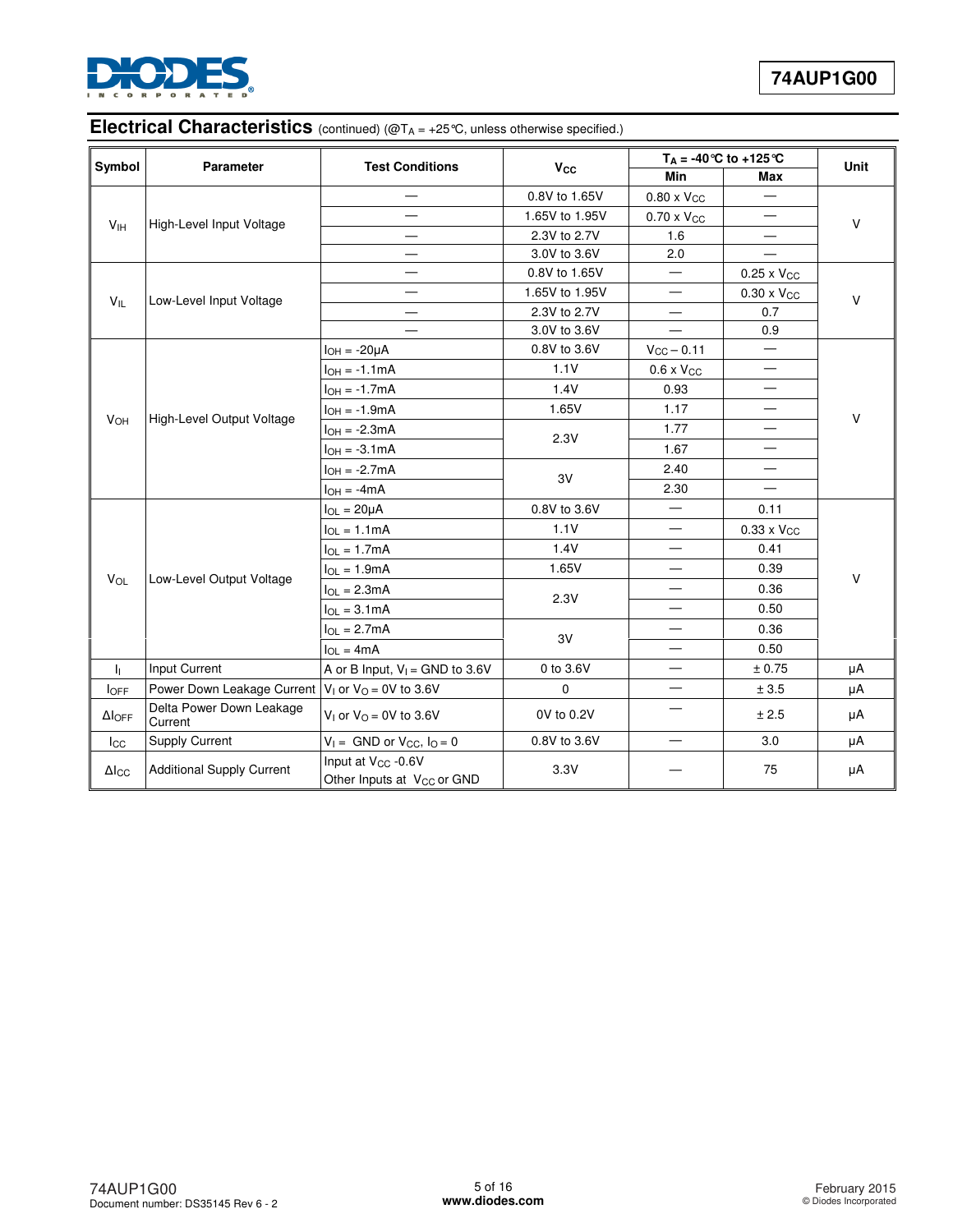

# **Switching Characteristics**

#### $C_L = 5pF$ , See Figure 1

| <b>Parameter</b> | <b>From</b> | ΤО<br><b>OUTPUT</b> | $V_{\rm CC}$     |     | $T_{\text{A}} = +25^{\circ}C$ |            |     |            | $T_{\Delta}$ = -40 °C to +85 °C   $T_{\Delta}$ = -40 °C to +125 °C |      | Unit |
|------------------|-------------|---------------------|------------------|-----|-------------------------------|------------|-----|------------|--------------------------------------------------------------------|------|------|
|                  | Input       |                     |                  | Min | Typ                           | <b>Max</b> | Min | <b>Max</b> | Min                                                                | Max  |      |
|                  |             |                     | 0.8V             |     | 17.5                          | —          |     |            |                                                                    |      |      |
|                  |             |                     | $1.2V \pm 0.1V$  | 2.5 | 5.3                           | 11.0       | 2.1 | 12.2       | 2.1                                                                | 13.5 |      |
|                  | A or B      |                     | $1.5V \pm 0.1V$  | 2.0 | 3.8                           | 6.8        | 1.8 | 7.8        | 1.8                                                                | 8.6  |      |
| $t_{\text{pd}}$  |             |                     | $1.8V \pm 0.15V$ | 1.6 | 3.1                           | 5.3        | 1.4 | 6.2        | 1.4                                                                | 6.9  | ns   |
|                  |             |                     | $2.5V \pm 0.2V$  | 1.3 | 2.5                           | 4.0        | 1.1 | 4.7        | 1.1                                                                | 5.2  |      |
|                  |             |                     | $3.3V \pm 0.3V$  | 0.1 | 2.2                           | 3.6        | 1.0 | 4.2        | 1.0                                                                | 4.7  |      |

#### $C_L = 10pF$ , See Figure 1

| Parameter       | <b>From</b><br>Input | ТО<br><b>OUTPUT</b> | <b>V<sub>cc</sub></b> |      | $T_{\text{A}} = +25^{\circ}C$ |      | $T_{\text{A}}$ = -40 °C to +85 °C |      | $T_{\text{A}}$ = -40 °C to +125 °C |      | Unit |
|-----------------|----------------------|---------------------|-----------------------|------|-------------------------------|------|-----------------------------------|------|------------------------------------|------|------|
|                 |                      |                     |                       | Min  | <b>Typ</b>                    | Max  | Min                               | Max  | Min                                | Max  |      |
|                 | A or B               |                     | 0.8V                  |      | 21.0                          | _    |                                   |      |                                    |      |      |
|                 |                      | $\checkmark$        | $1.2V \pm 0.1V$       | 2.4  | 6.1                           | 13.0 | 2.2                               | 14.4 | 2.2                                | 15.9 | ns   |
|                 |                      |                     | $1.5V \pm 0.1V$       | 2.4  | 4.4                           | 7.9  | 2.2                               | 9.2  | 2.2                                | 10.2 |      |
| $t_{\text{pd}}$ |                      |                     | $1.8V \pm 0.15V$      | 2.0  | 3.7                           | 6.2  | 1.9                               | 7.3  | 1.9                                | 8.1  |      |
|                 |                      |                     | $2.5V \pm 0.2V$       | 1.4  | 3.0                           | 4.7  | 1.3                               | 5.6  | 1.3                                | 6.2  |      |
|                 |                      |                     | $3.3V \pm 0.3V$       | 3. ا | 2.8                           | 4.3  | 1.2                               | 4.9  | 1.2                                | 5.4  |      |

#### CL = 15pF, See Figure 1

| Parameter       | <b>From</b><br>Input | TO<br><b>OUTPUT</b> |                  |     | $T_{\text{A}} = +25^{\circ}C$ |            |     | $T_{\text{A}}$ = -40 °C to +85 °C |     | $T_{\text{A}}$ = -40 °C to +125 °C |      |
|-----------------|----------------------|---------------------|------------------|-----|-------------------------------|------------|-----|-----------------------------------|-----|------------------------------------|------|
|                 |                      |                     | $V_{\rm CC}$     | Min | Typ                           | <b>Max</b> | Min | <b>Max</b>                        | Min | <b>Max</b>                         | Unit |
|                 | A or B               |                     | 0.8V             | —   | 24.5                          |            |     |                                   |     |                                    |      |
|                 |                      |                     | $1.2V \pm 0.1V$  | 3.4 | 6.9                           | 14.8       | 3.1 | 16.5                              | 3.1 | 18.2                               | ns   |
|                 |                      |                     | $1.5V \pm 0.1V$  | 2.8 | 5.0                           | 8.9        | 2.5 | 10.5                              | 2.5 | 11.6                               |      |
| t <sub>pd</sub> |                      |                     | $1.8V \pm 0.15V$ | 2.0 | 4.1                           | 7.0        | 2.0 | 8.3                               | 2.0 | 9.2                                |      |
|                 |                      |                     | $2.5V \pm 0.2V$  | 1.7 | 3.5                           | 5.3        | 1.5 | 6.4                               | 1.5 | 7.1                                |      |
|                 |                      |                     | $3.3V \pm 0.3V$  | 1.6 | 3.2                           | 4.9        | 1.4 | 5.7                               | 1.4 | 6.3                                |      |

#### $C_L = 30pF$ , See Figure 1

| Parameter       | <b>From</b><br>Input | ТО<br><b>OUTPUT</b> |                  |     | $T_{\text{A}} = +25^{\circ}C$ |            |     | $T_{\text{A}}$ = -40 °C to +85 °C |     | $T_{\text{A}}$ = -40 °C to +125 °C |      |
|-----------------|----------------------|---------------------|------------------|-----|-------------------------------|------------|-----|-----------------------------------|-----|------------------------------------|------|
|                 |                      |                     | $V_{\rm CC}$     | Min | Typ                           | <b>Max</b> | Min | Max                               | Min | Max                                | Unit |
|                 | A or B               |                     | 0.8V             |     | 34.8                          | _          |     |                                   |     |                                    |      |
|                 |                      | Y                   | $1.2V \pm 0.1V$  | 4.6 | 17.5                          | 22.0       | 4.1 | 22.6                              | 4.1 | 24.9                               | ns   |
|                 |                      |                     | $1.5V \pm 0.1V$  | 3.0 | 6.5                           | 11.8       | 2.9 | 14.0                              | 2.9 | 15.4                               |      |
| t <sub>pd</sub> |                      |                     | $1.8V \pm 0.15V$ | 2.6 | 5.4                           | 9.3        | 2.3 | 11.1                              | 2.3 | 12.3                               |      |
|                 |                      |                     | $2.5V \pm 0.2V$  | 2.4 | 4.6                           | 7.1        | 2.1 | 8.5                               | 2.1 | 9.4                                |      |
|                 |                      |                     | $3.3V \pm 0.3V$  | 2.3 | 2.6                           | 6.5        | 2.1 | 7.6                               | 2.1 | 8.4                                |      |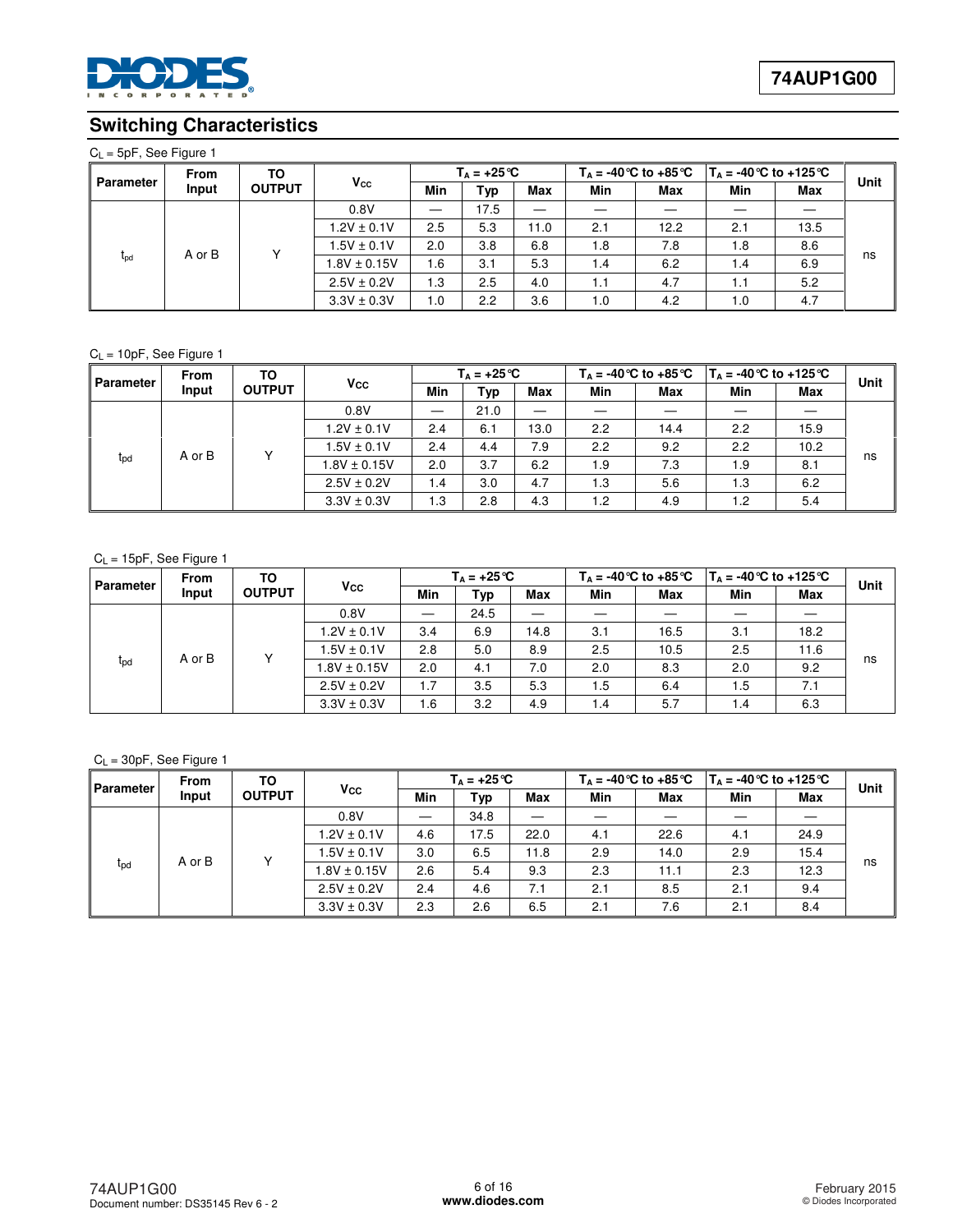

# **Operating and Package Characteristics** (@TA = +25°C, unless otherwise specified.)

|             | <b>Parameter</b>          | Test<br><b>Conditions</b> |          | $V_{\rm CC}$     | <b>Typ</b> | Unit |
|-------------|---------------------------|---------------------------|----------|------------------|------------|------|
|             |                           |                           |          | 0.8V             | 6.5        |      |
|             |                           |                           |          | $1.2V \pm 0.1V$  | 6.3        |      |
|             | Power Dissipation         | $f = 1$ MHz               |          | $1.5V \pm 0.1V$  | 6.3        |      |
| $C_{pd}$    | Capacitance               | No Load                   |          | $1.8V \pm 0.15V$ | 6.2        | pF   |
|             |                           |                           |          | $2.5V \pm 0.2V$  | 6.2        |      |
|             |                           |                           |          | $3.3V \pm 0.3V$  | 6.1        |      |
| $C_i$       | Input Capacitance         | $V_i = V_{CC}$ or $GND$   |          | 0V or 3.3V       | 1.5        | pF   |
|             |                           | SOT353                    |          |                  | 371        |      |
|             |                           | X2-DFN0808-4              | (Note 9) |                  | 430        |      |
|             | <b>Thermal Resistance</b> | X1-DFN1010-6              |          |                  | 435        |      |
| $\theta$ JA | Junction-to-Ambient       | X2-DFN1010-6              |          |                  | 445        | °C/W |
|             |                           | X2-DFN1409-6              |          |                  | 470        |      |
|             |                           | X2-DFN1410-6              |          | --               | 460        |      |
|             |                           | SOT353                    |          |                  | 143        |      |
|             |                           | X2-DFN0808-4              |          | –                | 240        |      |
|             | <b>Thermal Resistance</b> | X1-DFN1010-6              |          |                  | 250        |      |
| $\theta$ JC | Junction-to-Case          | X2-DFN1010-6              | (Note 9) |                  | 250        | °C/W |
|             |                           | X2-DFN1409-6              |          |                  | 275        |      |
|             |                           | X2-DFN1410-6              |          |                  | 265        |      |

Note: 9. Test condition for each of the six package types: Device mounted on FR-4 substrate PC board, 2oz copper, with minimum recommended pad layout.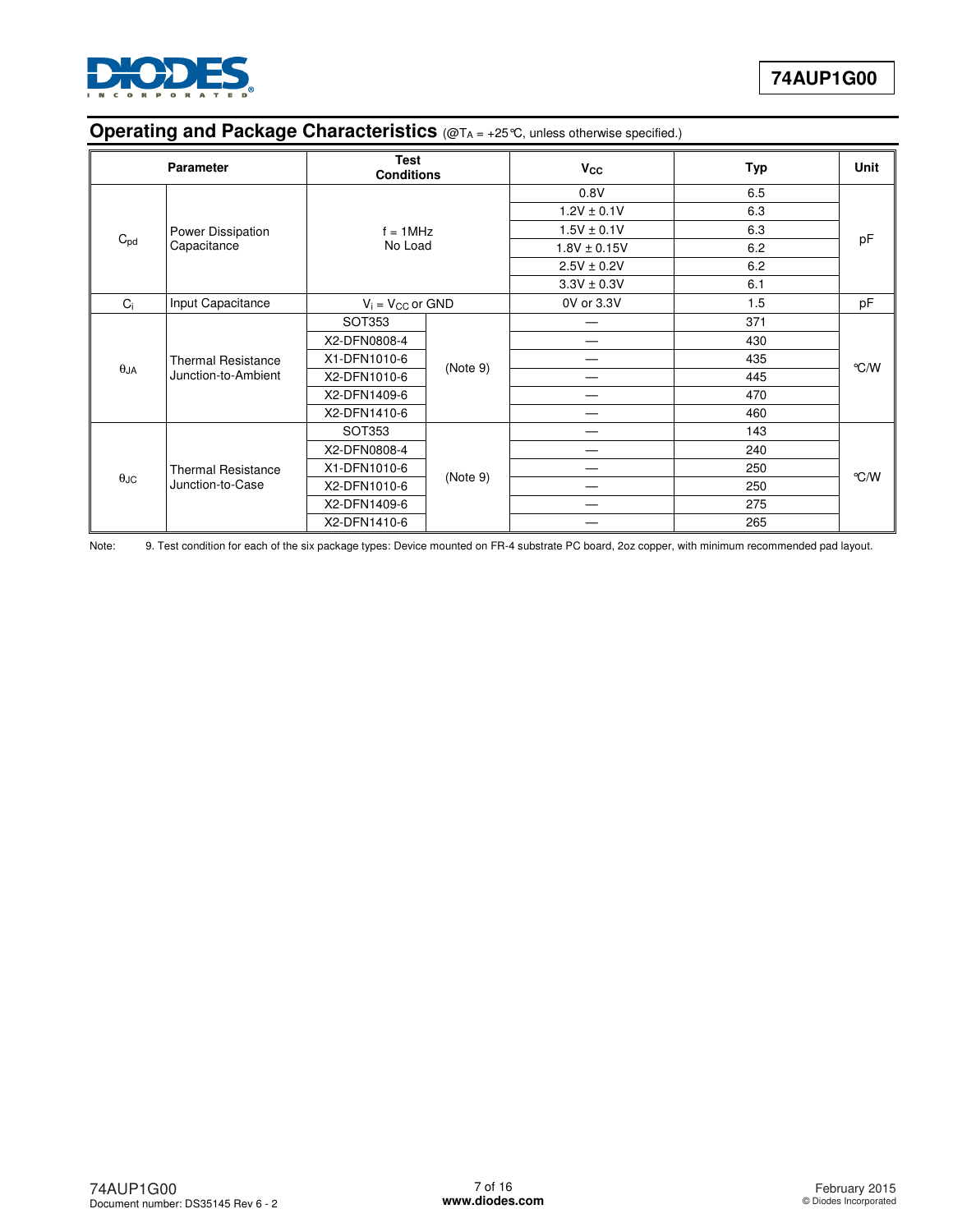

# **Parameter Measurement Information**



| <b>Vcc</b>       | <b>Inputs</b> |           |                |                 |
|------------------|---------------|-----------|----------------|-----------------|
|                  | Vı            | $t_r/t_f$ | Vм             | $C_{L}$         |
| 0.8V             | $V_{\rm CC}$  | ≤ $3ns$   | $V_{\rm CC}/2$ | 5, 10, 15, 30pF |
| 1.2V±0.1V        | $V_{\rm CC}$  | ≤ $3ns$   | $V_{\rm CC}/2$ | 5, 10, 15, 30pF |
| $1.5V + 0.1V$    | $\rm V_{CC}$  | ≤ $3ns$   | $V_{\rm CC}/2$ | 5, 10, 15, 30pF |
| $1.8V \pm 0.15V$ | $V_{\rm CC}$  | ≤3ns      | $V_{\rm CC}/2$ | 5, 10, 15, 30pF |
| 2.5V±0.2V        | $V_{\rm CC}$  | ≤ $3ns$   | $V_{\rm CC}/2$ | 5, 10, 15, 30pF |
| 3.3V±0.3V        | Vcc           | ≤3ns      | $V_{CC}/2$     | 5, 10, 15, 30pF |



**Voltage Waveform Pulse Duration** 



**Voltage Waveform Propagation Delay Times Inverting and Non Inverting Outputs**

**Figure 1 Load Circuit and Voltage Waveforms**

- Notes: A. Includes test lead and test apparatus capacitance.
	- B. All pulses are supplied at pulse repetition rate ≤ 10MHz.
		- C. Inputs are measured separately one transition per measurement.
		- D. t<sub>PLH</sub> and t<sub>PHL</sub> are the same as t<sub>PD.</sub>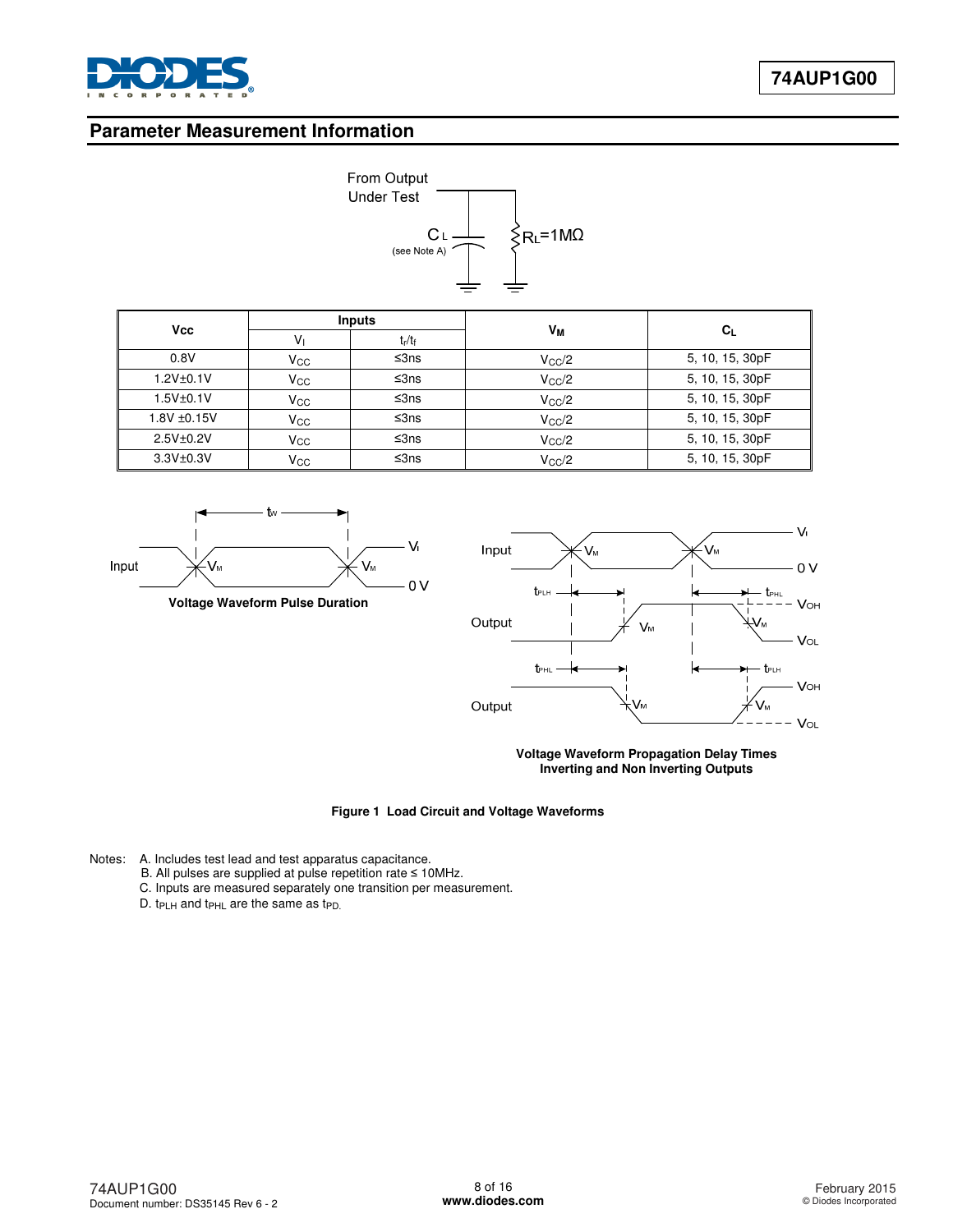

### **Marking Information**

#### **(1) SOT353**



| <b>Part Number</b> | Package | <b>Identification Code</b> |  |
|--------------------|---------|----------------------------|--|
| 74AUP1G00SE-7      | SOT353  | XΗ                         |  |

#### **(2) X2-DFN0808-4, X1-DFN1010-6, X2-DFN1010-6, X2-DFN1409-6 and X2-DFN1410-6**

#### $Y : Year : 0~9$ **(Top View)**  $\underline{X}$  : A~Z : Internal code **Y W X XX** XX: Identification Code  $\underline{W}$  : Week : A~Z : 1~26 week; a~z : 27~52 week; z represents 52 and 53 week

| <b>Part Number</b> | Package      | <b>Identification Code</b> |
|--------------------|--------------|----------------------------|
| 74AUP1G00FS3-7     | X2-DFN0808-4 | YJ                         |
| 74AUP1G00FW5-7     | X1-DFN1010-6 | Ο1                         |
| 74AUP1G00FW4-7     | X2-DFN1010-6 | XН                         |
| 74AUP1G00FX4-7     | X2-DFN1409-6 | HA                         |
| 74AUP1G00FZ4-7     | X2-DFN1410-6 | xн                         |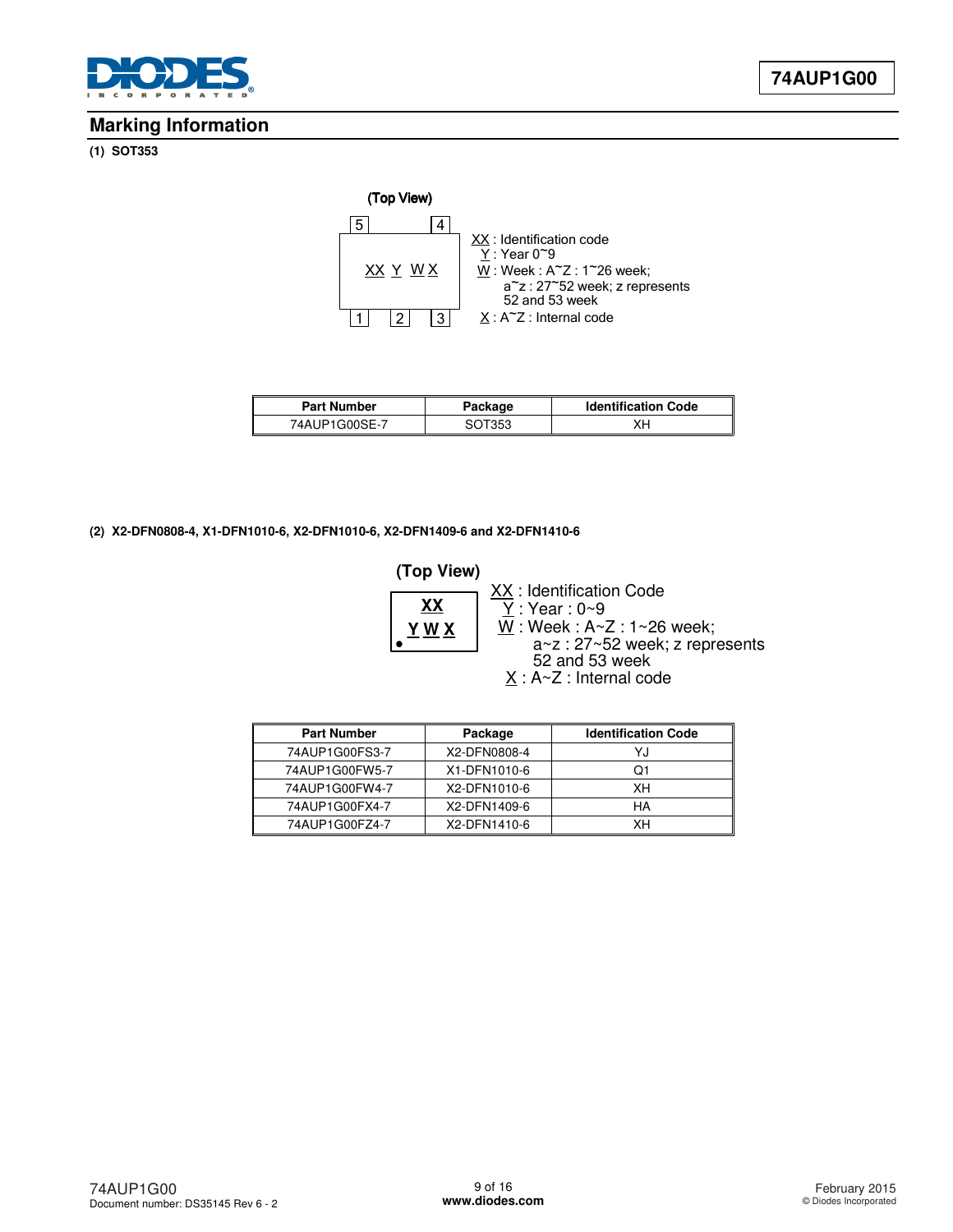

# **SOT353 Package Outline Dimensions and Suggested Pad Layout**



|                      | <b>SOT353</b> |            |       |  |  |
|----------------------|---------------|------------|-------|--|--|
| Dim                  | Min           | Max        | Typ   |  |  |
| A                    | 0.10          | 0.30       | 0.25  |  |  |
| в                    | 1.15          | 1.35       | 1.30  |  |  |
| C                    | 2.00          | 2.20       | 2.10  |  |  |
| D                    |               | $0.65$ Typ |       |  |  |
| F                    | 0.40          | 0.45       | 0.425 |  |  |
| н                    | 1.80          | 2.20       | 2.15  |  |  |
| J                    | O             | 0.10       | 0.05  |  |  |
| κ                    | 0.90          | 1.00       | 1.00  |  |  |
| L                    | 0.25          | 0.40       | 0.30  |  |  |
| М                    | 0.10          | 0.22       | 0.11  |  |  |
| $\alpha$             | 0°            | 8°         |       |  |  |
| All Dimensions in mm |               |            |       |  |  |



| <b>Dimensions</b> | Value (in mm) |  |
|-------------------|---------------|--|
| z                 | 2.5           |  |
| G                 | 1.3           |  |
| x                 | 0.42          |  |
|                   | 0.6           |  |
| C1                | 1.9           |  |
| C.S               | 0.65          |  |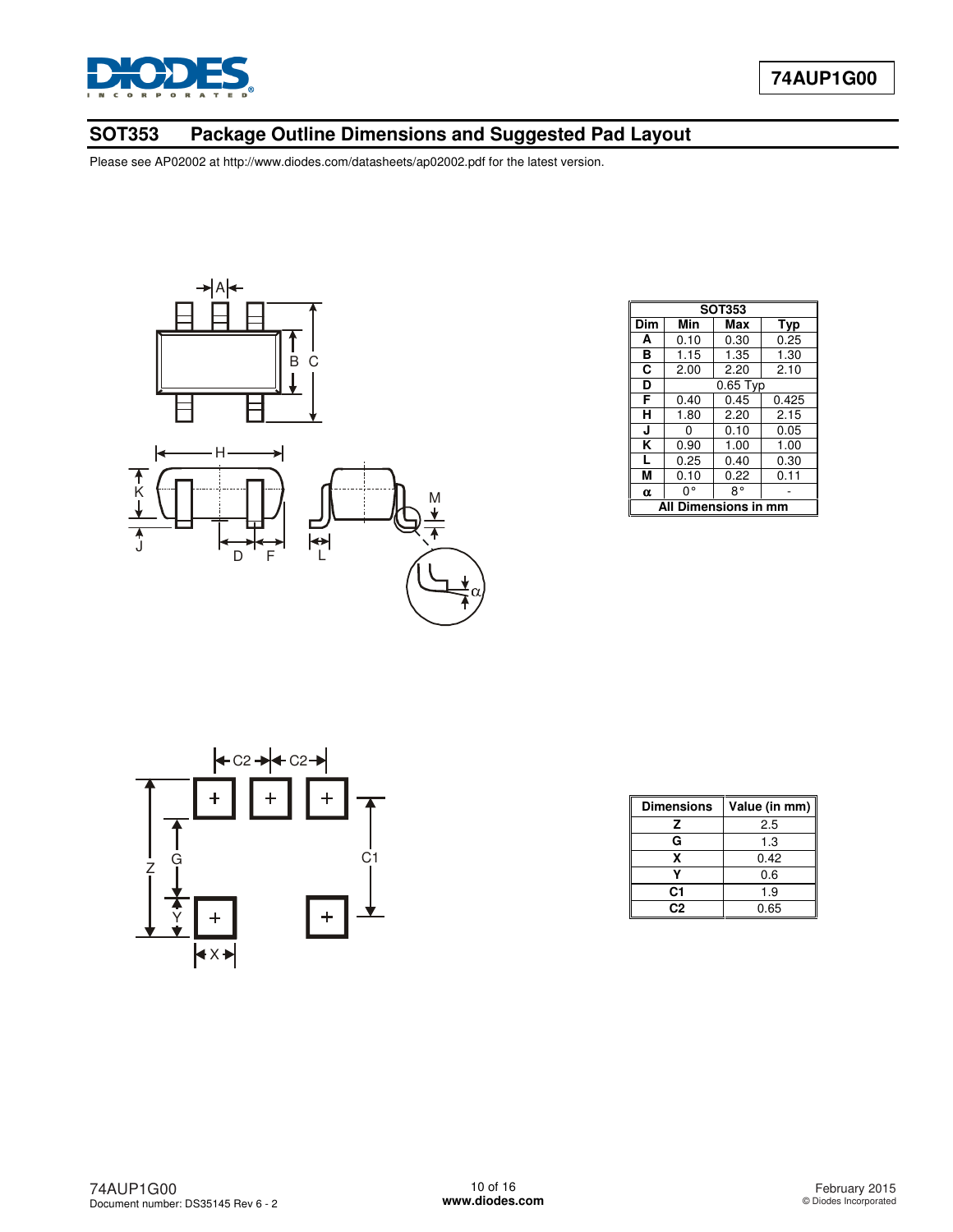

### **X2-DFN0808-4 Package Outline Dimensions Package Outline Dimensions and Suggested Pad Layout**

Please see AP02002 at [http://www.diodes.com/datasheets/ap02002.pdf fo](http://www.diodes.com/datasheets/ap02002.pdf)r the latest version.



|     | X2-DFN0808-4         |      |            |  |  |
|-----|----------------------|------|------------|--|--|
| Dim | Min                  | Max  | <b>Typ</b> |  |  |
| A   | 0.25                 | 0.35 | 0.30       |  |  |
| A1  | 0                    | 0.04 | 0.02       |  |  |
| А3  |                      |      | 0.13       |  |  |
| b   | 0.17                 | 0.27 | 0.22       |  |  |
| D   | 0.75                 | 0.85 | 0.80       |  |  |
| D2  | 0.15                 | 0.35 | 0.25       |  |  |
| E   | 0.75                 | 0.85 | 0.80       |  |  |
| E2  | 0.15                 | 0.35 | 0.25       |  |  |
| е   |                      |      | 0.48       |  |  |
| k   | 0.20                 |      |            |  |  |
| L   | 0.17                 | 0.27 | 0.22       |  |  |
| L1  | 0.02                 | 0.12 | 0.07       |  |  |
| z   |                      |      | 0.05       |  |  |
|     | All Dimensions in mm |      |            |  |  |



| <b>Dimensions</b> | Value |
|-------------------|-------|
| C                 | 0.480 |
| x                 | 0.320 |
| X <sub>1</sub>    | 0.300 |
| <b>X2</b>         | 0.106 |
| X <sub>3</sub>    | 0.800 |
| ٧                 | 0.320 |
| Υ1                | 0.300 |
| Υ2                | 0.106 |
| Y3                | 0.900 |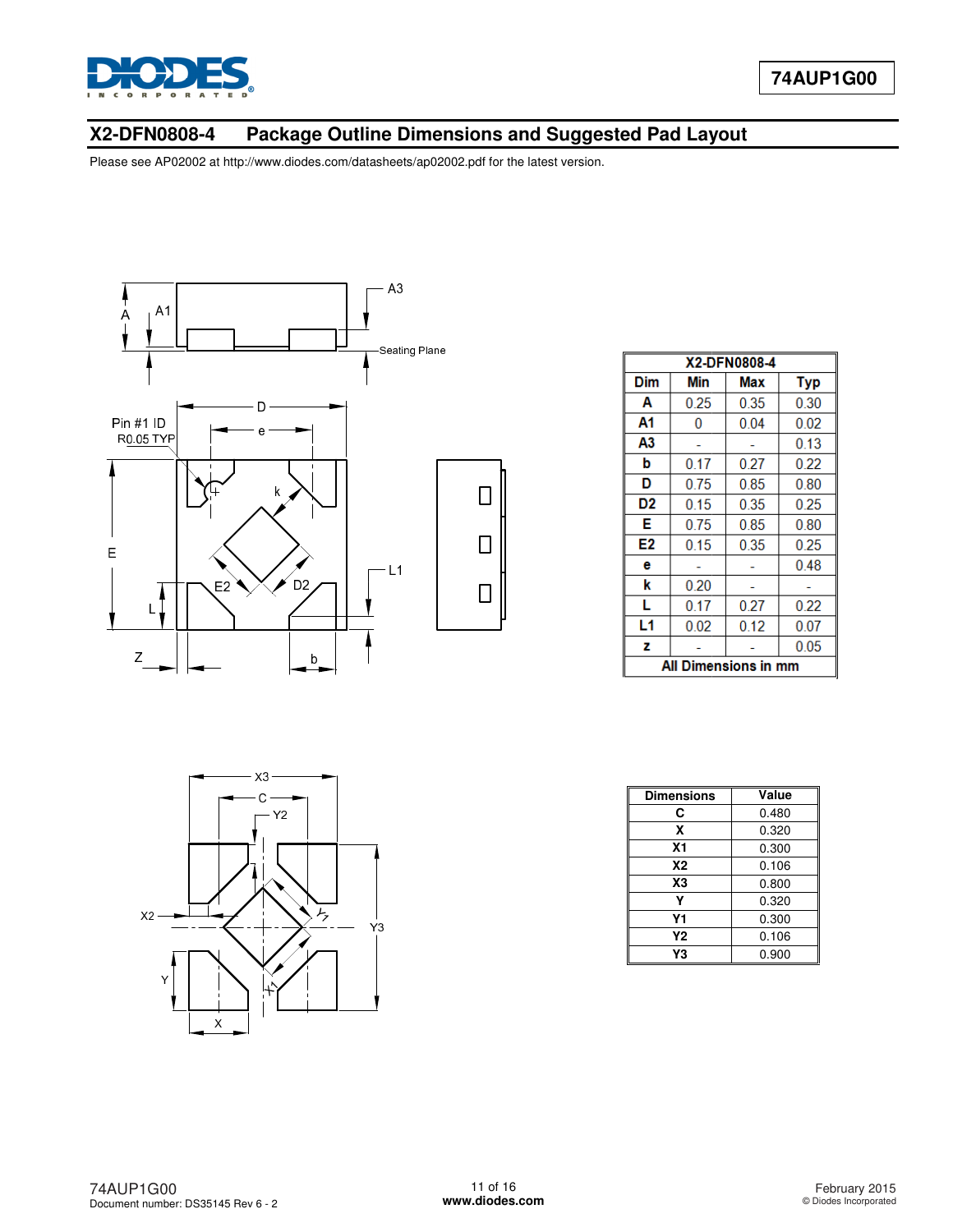

# **X1-DFN1010-6 (Type B) Package Outline Dimensions and Suggested Pad Layout**



| X1-DFN1010-6          |          |          |      |  |  |
|-----------------------|----------|----------|------|--|--|
|                       |          |          |      |  |  |
|                       |          | (Type B) |      |  |  |
| Dim                   | Min      | Max      | Typ  |  |  |
| A                     |          | 0.50     | 0.39 |  |  |
| A1                    |          | 0.04     |      |  |  |
| b                     | 0.12     | 0.20     | 0.15 |  |  |
| D                     | 0.95     | 1.050    | 1.00 |  |  |
| Е                     | 0.95     | 1.050    | 1.00 |  |  |
| e                     | 0.35 BSC |          |      |  |  |
| е1                    | 0.55 BSC |          |      |  |  |
| L3                    | 0.27     | 0.30     | 0.30 |  |  |
| L <sub>3a</sub>       | 0.32     | 0.40     | 0.35 |  |  |
| Dimensions in mm<br>Δ |          |          |      |  |  |



| Dimensions     | Value   |  |
|----------------|---------|--|
|                | (in mm) |  |
| C              | 0.350   |  |
| G              | 0.150   |  |
| G1             | 0.150   |  |
| x              | 0.200   |  |
| X <sub>1</sub> | 0.900   |  |
|                | 0.500   |  |
| Υ1             | 0.525   |  |
| Υ2             | 0.475   |  |
| Y3             | 1.150   |  |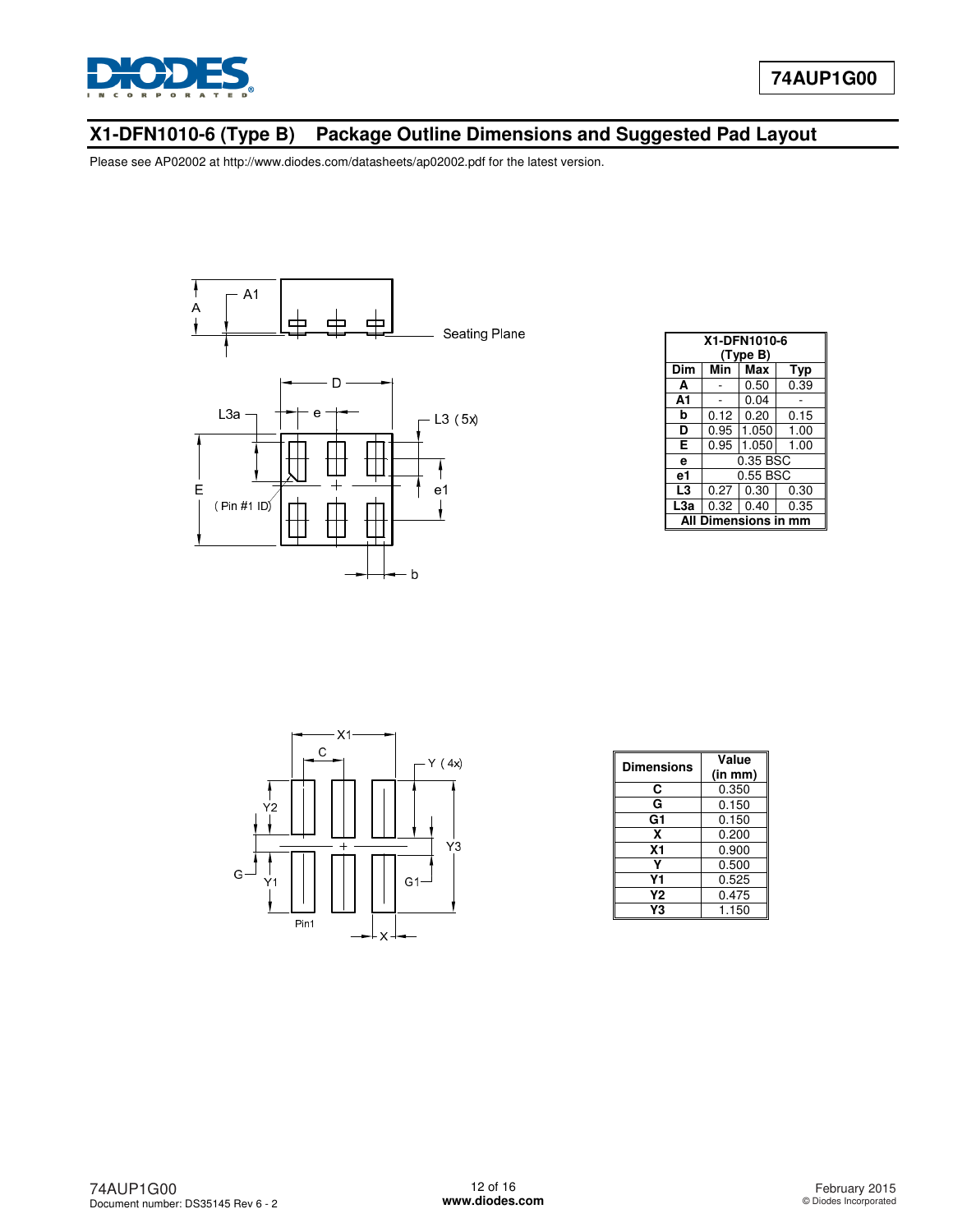

# **X2-DFN1010-6 Package Outline Dimensions and Suggested Pad Layout**





| X2-DFN1010-6            |      |      |            |  |
|-------------------------|------|------|------------|--|
| Dim                     | Min  | Max  | <b>Typ</b> |  |
| A                       |      | 0.40 | 0.39       |  |
| А1                      | 0.00 | 0.05 | 0.02       |  |
| A3                      |      |      | 0.13       |  |
| b                       | 0.14 | 0.20 | 0.17       |  |
| b1                      | 0.05 | 0.15 | 0.10       |  |
| D                       | 0.95 | 1.05 | 1.00       |  |
| Е                       | 0.95 | 1.05 | 1.00       |  |
| е                       |      |      | 0.35       |  |
| L                       | 0.35 | 0.45 | 0.40       |  |
| ĸ                       | 0.15 |      |            |  |
| z                       |      |      | 0.065      |  |
| Dimensions in mm<br>All |      |      |            |  |



| <b>Dimensions</b> | Value<br>(in m <sub>m</sub> ) |  |
|-------------------|-------------------------------|--|
| C                 | 0.350                         |  |
| G                 | 0.150                         |  |
| x                 | 0.200                         |  |
| X <sub>1</sub>    | 0.900                         |  |
|                   | 0.550                         |  |
| ۷1                | 1.250                         |  |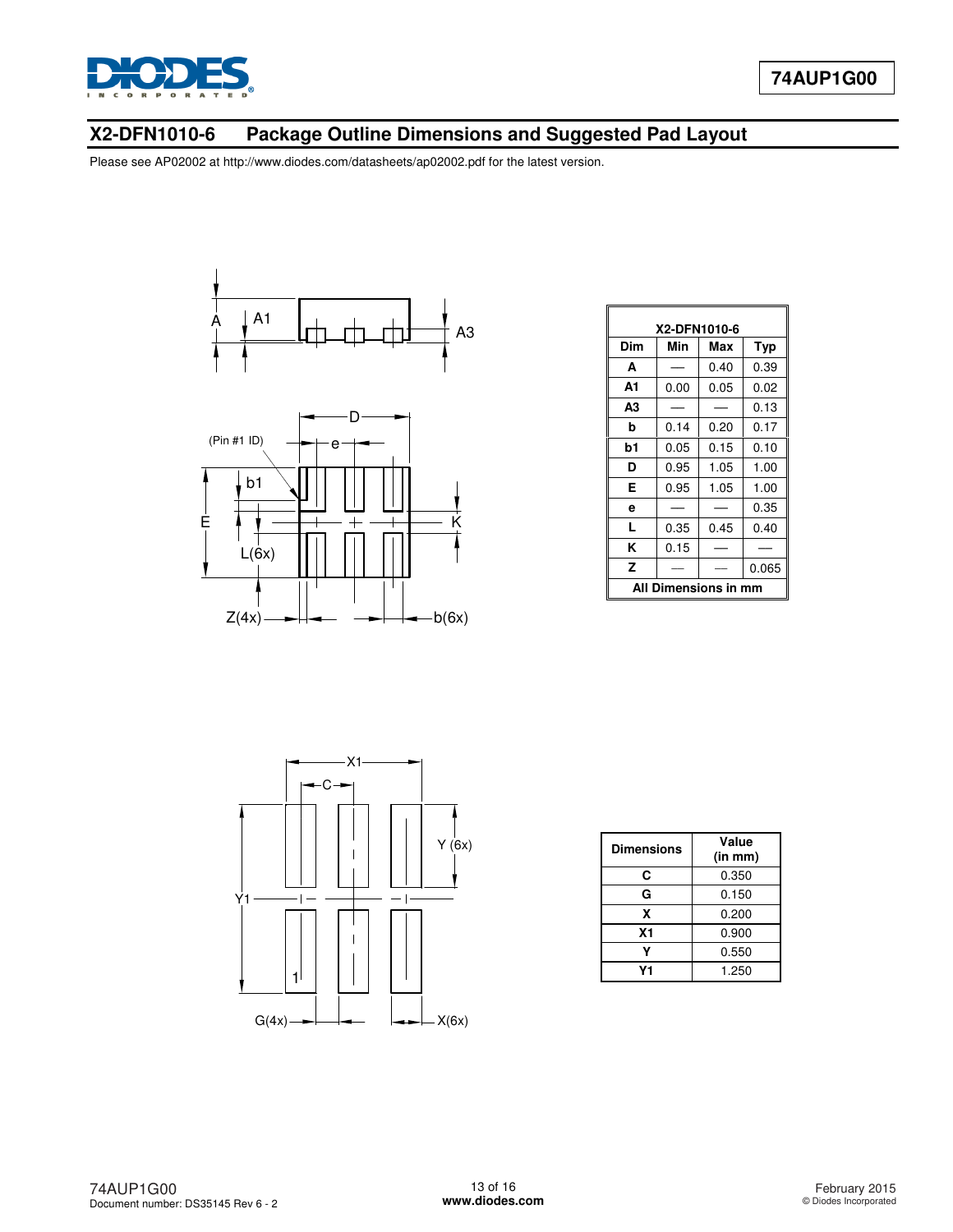

# **X2-DFN1409-6 Package Outline Dimensions and Suggested Pad Layout**



| X2-DFN1409-6            |      |      |       |  |
|-------------------------|------|------|-------|--|
| Dim                     | Min  | Max  | Typ   |  |
| A                       |      | 0.40 | 0.39  |  |
| A1                      | 0    | 0.05 | 0.02  |  |
| A <sub>3</sub>          |      |      | 0.13  |  |
| Ø                       | 0.20 | 0.30 | 0.25  |  |
| D                       | 1.35 | 1.45 | 1.40  |  |
| Е                       | 0.85 | 0.95 | 0.90  |  |
| е1                      |      |      | 0.50  |  |
| e2                      |      |      | 0.50  |  |
| Z1                      |      |      | 0.075 |  |
| Z <sub>2</sub>          |      |      | 0.075 |  |
| Dimensions in mm<br>Αll |      |      |       |  |



| <b>Dimensions</b> | Value<br>(in m <sub>m</sub> ) |
|-------------------|-------------------------------|
| С                 | 1.000                         |
| C1                | 0.500                         |
| D                 | 0.300                         |
| G                 | 0.200                         |
| G1                | 0.200                         |
| x                 | 0.400                         |
|                   | 0.150                         |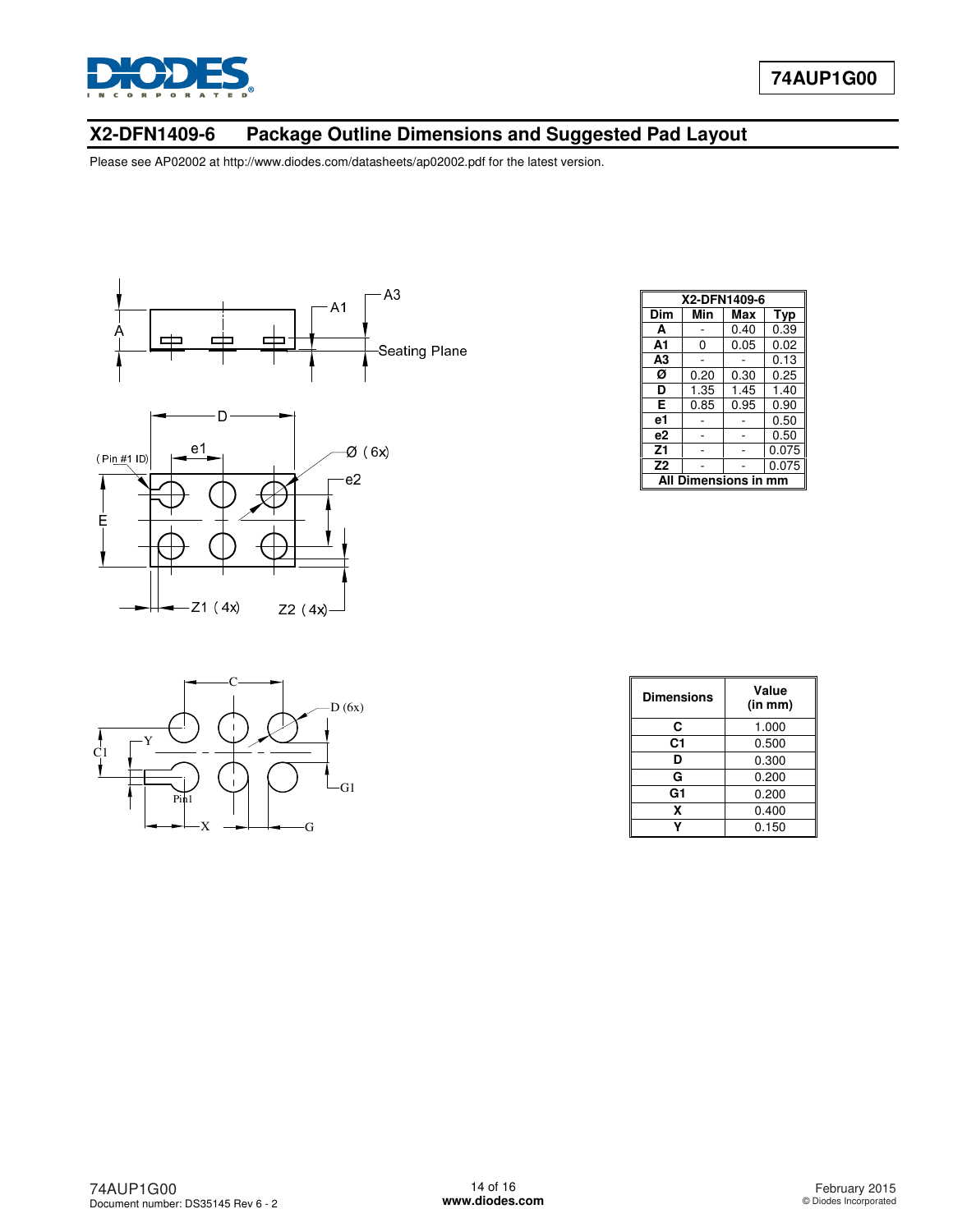

# **X2-DFN1410-6 Package Outline Dimensions and Suggested Pad Layout**



| X2-DFN1410-6            |       |       |       |  |
|-------------------------|-------|-------|-------|--|
| Dim                     | Min   | Max   | Typ   |  |
| A                       |       | 0.40  | 0.39  |  |
| A1                      | 0.00  | 0.05  | 0.02  |  |
| A3                      |       |       | 0.13  |  |
| b                       | 0.15  | 0.25  | 0.20  |  |
| D                       | 1.35  | 1.45  | 1.40  |  |
| Е                       | 0.95  | 1.05  | 1.00  |  |
| е                       |       |       | 0.50  |  |
| L                       | 0.25  | 0.35  | 0.30  |  |
| $\overline{\mathsf{z}}$ |       |       | 0.10  |  |
| Z1                      | 0.045 | 0.105 | 0.075 |  |
| Δl<br>Dimensions in     |       |       |       |  |



| <b>Dimensions</b> | Value<br>(in mm) |
|-------------------|------------------|
| C                 | 0.500            |
| G                 | 0.250            |
| x                 | 0.250            |
| X <sub>1</sub>    | 1.250            |
|                   | 0.525            |
| J <sub>1</sub>    | 1.250            |